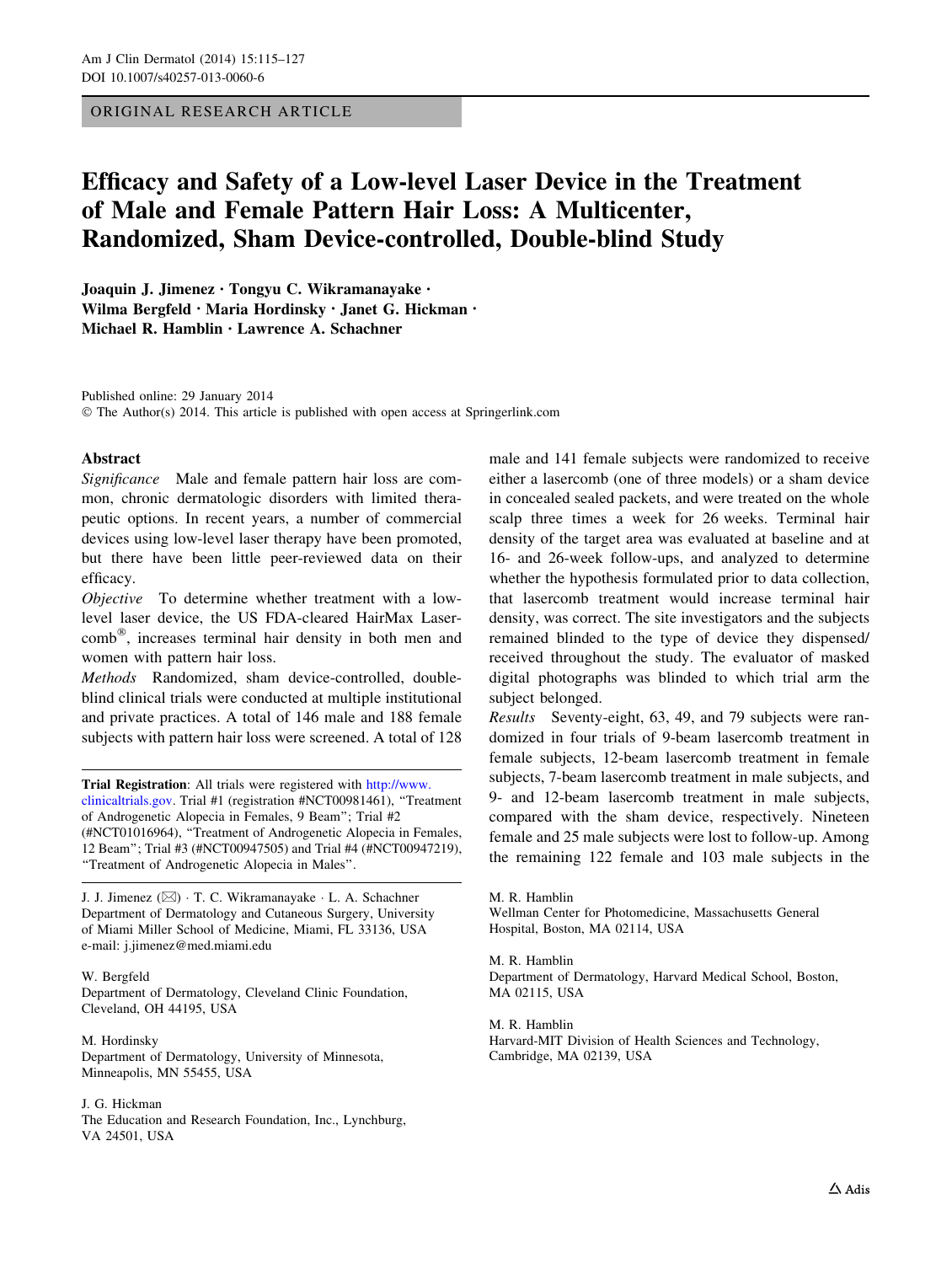efficacy analysis, the mean terminal hair count at 26 weeks increased from baseline by 20.2, 20.6, 18.4, 20.9, and 25.7 per cm<sup>2</sup> in 9-beam lasercomb-treated female subjects, 12-beam lasercomb-treated female subjects, 7-beam lasercomb-treated male subjects, and 9- and 12-beam lasercombtreated male subjects, respectively, compared with 2.8  $(p < 0.0001)$ , 3.0  $(p < 0.0001)$ , 1.6  $(p = 0.0017)$ , 9.4  $(p = 0.0249)$ , and 9.4  $(p = 0.0028)$  in sham-treated subjects (95 % confidence interval). The increase in terminal hair density was independent of the age and sex of the subject and the lasercomb model. Additionally, a higher percentage of lasercomb-treated subjects reported overall improvement of hair loss condition and thickness and fullness of hair in self-assessment, compared with sham-treated subjects. No serious adverse events were reported in any subject receiving the lasercomb in any of the four trials.

Conclusions and relevance We observed a statistically significant difference in the increase in terminal hair density between lasercomb- and sham-treated subjects. No serious adverse events were reported. Our results suggest that low-level laser treatment may be an effective option to treat pattern hair loss in both men and women. Additional studies should be considered to determine the long-term effects of low-level laser treatment on hair growth and maintenance, and to optimize laser modality.

# 1 Introduction

Male and female pattern hair loss is a common, chronic dermatologic disorder. Male pattern hair loss (MPHL, or androgenetic alopecia, AGA) affects 50 % of men by 50 years of age, and the frequency and severity increase with age [\[1](#page-11-0)]. MPHL is characterized by a dihydrotestosterone-dependent process with miniaturization of terminal hair follicles (HFs) into vellus HFs [[2\]](#page-11-0). The frequency and severity of female pattern hair loss (FPHL) also increase with age, with a prevalence of over 50 % in women over the age of 80 years [\[3](#page-11-0)]. While the role of androgens in all cases of FPHL is less certain, FPHL also undergoes follicular miniaturization [[1\]](#page-11-0). Current medical treatments for pattern hair loss include topical minoxidil (available in 2 % and 5 % solutions or 5 % foam, and sometimes combined with other active ingredients such as tretinoin), finasteride, dutasteride (US FDA approved for the treatment of benign prostatic hyperplasia, and prescribed off-label for treatment of MPHL), topical ketoconazole, anti-androgens and estrogens (for FPHL), and follicular unit transplantation [[4\]](#page-11-0). In addition, there are numerous oral supplements and topical treatments claimed to have hair growth-promoting or anti-hair loss effects that are marketed directly to the consumers, without independent data supporting the claims.

In recent years, low-level laser/light therapy (LLLT), or photobiomodulation or photobiostimulation, has been promoted to prevent hair loss and stimulate hair growth in both MPHL and FPHL. There have been a number of commercially available devices designed for home use (daily or several times a week), and they are relatively inexpensive compared with current medical treatment and hair transplantation surgery. However, there have been few peerreviewed data on efficacy [[5\]](#page-11-0). In one published study, only seven subjects with pattern hair loss (six female subjects and one male subject) were evaluated upon treatment with a laser "hood" [\[6](#page-11-0)]. The study was not sham device-controlled and the results did not reach statistical significance. A more recent, randomized, double-blind, sham device-controlled trial found ''TOPHAT655'' (a helmet-like device with lasers and light-emitting diodes) treatment to increase terminal hair count in pattern hair loss, but only male subjects were included in the trial [[7\]](#page-11-0). To date, the most comprehensive published study is a randomized, double-blind, sham devicecontrolled clinical trial of 110 male subjects showing that the HairMax Lasercomb<sup>®</sup> (Lexington International, LLC., Boca Raton, FL, USA), FDA-cleared to treat pattern hair loss in male subjects at the time, was effective in increasing terminal hair density after 26 weeks of treatment [\[8](#page-11-0)]. The device has since been approved for treating FPHL, though there has been only one published study supporting the efficacy, with limitations [\[9\]](#page-11-0). In this study, only seven female subjects were included. They were given a lasercomb to use for 6 months, and the terminal hair count was compared between baseline and at the end of the study. The FDA considered the LaserComb® a medical device of "moderate risk'', therefore it only screened for safety, not efficacy.

Given the prevalence of MPHL and FPHL, their limited medical treatment and the high costs of hair transplantation, and the ready availability and user friendliness of LLLT home devices, it is important to determine whether LLLT can provide an effective alternative for pattern hair loss, especially FPHL, for which no randomized, controlled trials have been published. The objective of this study was to determine the efficacy of LaserComb<sup>®</sup> treatment of pattern hair loss in both male and female subjects, in four randomized, multicenter, sham device-controlled, double-blind prospective trials. A total of 122 female and 103 male subjects were included in the efficacy analysis after 26 weeks of treatment, and three lasercomb models were evaluated.

## 2 Methods

# 2.1 Patient Enrollment

The study protocol was evaluated under Good Clinical Practice guidelines and approved by the authors'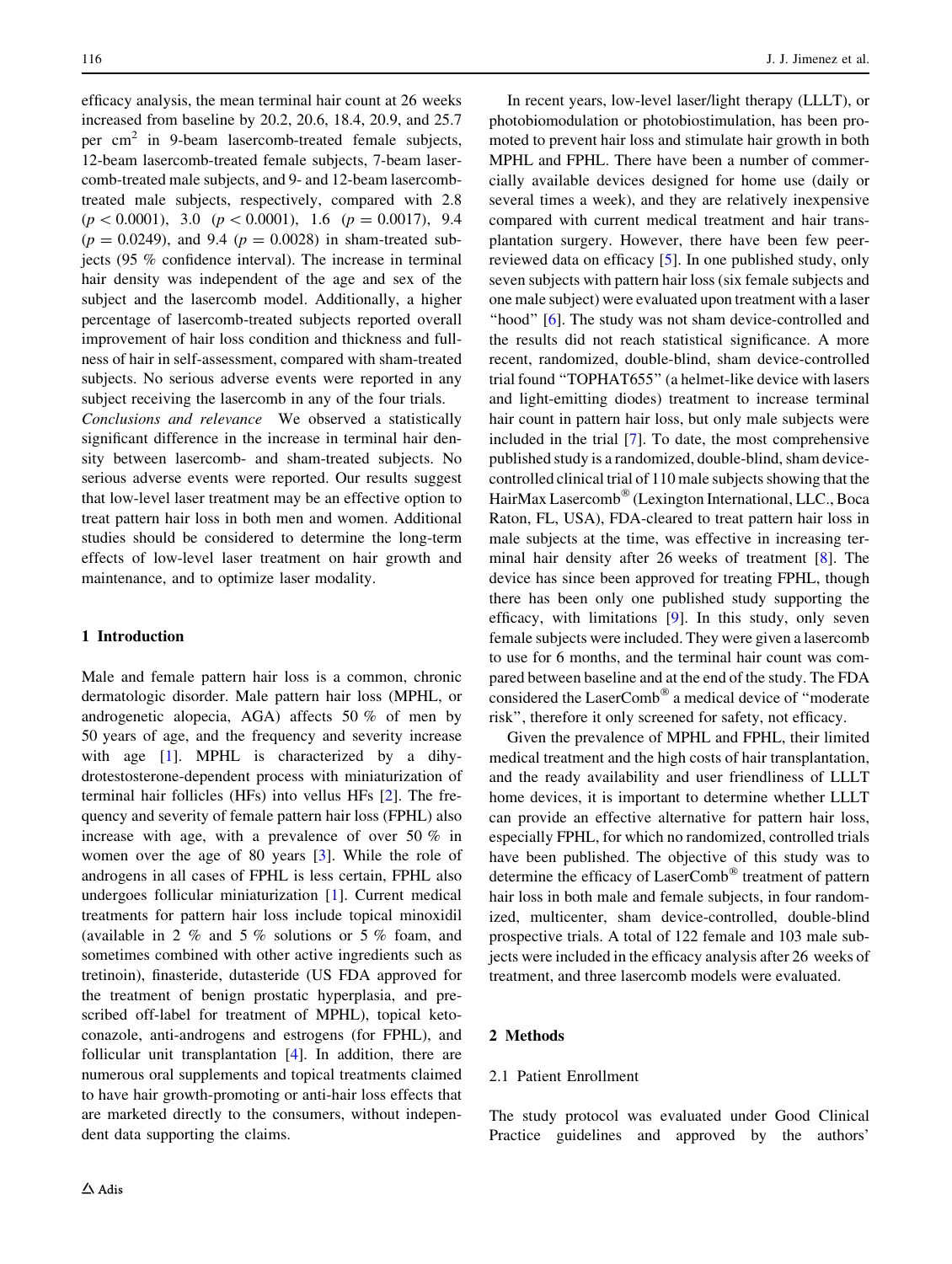Institutional Review Boards (IRBs) or the Chesapeake Research Review, Inc. All trials were registered with [http://](http://www.clinicaltrials.gov) [www.clinicaltrials.gov](http://www.clinicaltrials.gov). Prior to participation in the trials, each subject provided a written informed consent. Participants received free evaluations at baseline and at followups. They were compensated for each visit and were given a lasercomb at the end of the study (26-week visit). Subject screening, recruitment, and follow-up were carried out at multiple study sites: Trial #1 (registration #NCT00981461), ''Treatment of Androgenetic Alopecia in Females, 9 Beam'': International Dermatology Research, Inc. (Miami, FL, USA), The Education & Research Foundation, Inc. (Lynchburg, VA, USA); Trial #2 (#NCT01016964), ''Treatment of Androgenetic Alopecia in Females, 12 Beam'': The Cleveland Clinic Foundation (Cleveland, OH, USA), University of Minnesota (Minneapolis, MN, USA), University of Miami Miller School of Medicine (Miami, FL, USA); Trial #3 (#NCT00947505) and Trial #4 (#NCT00947219), ''Treatment of Androgenetic Alopecia in Males'': Dermatology Consulting Services (High Point, NC, USA); Trials #1, #3, and #4: DermResearch, Inc. (Austin, TX, USA), Skin Laser and Surgery Specialist (Hillsborough, NJ, USA), and Palm Beach Research Center (West Palm Beach, FL, USA). Full trial protocol is available upon request.

#### 2.1.1 Study Inclusion/Exclusion Criteria

To be included in the trials, subjects must have been healthy, 25–60 years of age, with active androgenetic hair loss (Norwood–Hamilton classification of IIa–V for male subjects [\[10](#page-11-0)] and Ludwig/Savin classification of I-4, II-1, II-2, or frontal for female subjects) [[11–13\]](#page-11-0) and have Fitzpatrick skin type I–IV [\[14](#page-11-0)]. Race/ethnicity information was collected. Subjects must not have taken or used the following medications within 6 months prior to screening: minoxidil, finasteride (or any other 5a-reductase inhibitors), medications with anti-androgenic properties (e.g., cyproterone acetate, spironolactone, ketoconazole, flutamide, bicalutamide), topical estrogen, progesterone, tamoxifen, anabolic steroids, medication that can potentially cause hypertrichosis (e.g., cyclosporine, diazoxide, phenytoin, psoralens), oral glucocorticoids (inhaled glucocorticoids were permitted), lithium, phenothiazines, or other medications at the discretion of the investigators. Other excluded medications were phytotherapy (e.g., saw palmetto) within 8 weeks, isotretinoin within the past year, and anticoagulation use [other than aspirin  $\left( \langle 325 \rangle \right)$  mg every day, which was stable for 3 months)]. Subjects were excluded if they had malignancy in the target area within 5 years, active infection on the scalp, chronic dermatologic conditions (e.g., eczema, psoriasis, infection) of the scalp other than pattern hair loss, a history of poor wound healing or keloid formation, a history of thyroid or other medical condition that might influence hair growth and loss; human immunodeficiency virus infection, possession of a pacemaker, defibrillator, or other active implantable device; a history of drug and/or alcohol abuse within the past 12 months; or any other medical conditions at the discretion of the investigators. Pregnant female subjects or female subjects planning on becoming pregnant during the duration of the study were excluded. Subjects with a history of photosensitivity to laser light, hair transplantation, scalp reduction, radiation to the scalp or chemotherapy within the past year, current hair weave or tattooing, as well as subjects with hair shorter than one-half inch or with light-blonde hair were also excluded.

# 2.2 The Lasercomb and Sham Devices

Three different lasercomb configurations were evaluated for similar laser dose rates. These models were designed to meet varying marketing demands, and the FDA required clinical studies on each model to ensure consistency of results. The 7- and 9-beam lasercombs (HairMax Laser-Comb<sup>®</sup>, Lexington International, LLC) emit 7 or 9 red laser beams (beam diameter  $\leq$ 5 mm) at a wavelength of 655 nm  $(\pm 5\%)$ . The 12-beam dual model emits 6 beams at a wavelength of 635 nm  $(\pm 5 \%)$  and 6 beams at 655 nm (±5 %). The lasers for each device were identical in power output, and the treatment time was adjusted for similar laser dose rates: 15 min for the 7-beam model, 11 min for the 9-beam model, and 8 min for the 12-beam model. Two sham devices that emitted white light from light-emitting diode bulbs had identical appearance as the 7- and 9-beam lasercombs, and were used as controls for the 7-, and 9- or 12-beam lasercombs, respectively.

## 2.3 Study Design

Four multicenter prospective trials were designed, to be randomized, sham controlled, and double blind. In Trials #1 and #2, subjects with FPHL used a 9-beam (#1) or a dual 12-beam (#2) lasercomb and sham device. In Trials #3 and #4, subjects with MPHL used a 7- (#3) or a 9- or 12-beam (#4) lasercomb and sham device.

Each study protocol was approved by institutional or the Chesapeake IRB. Each Clinical Study Sponsor confirmed performance in compliance with Good Clinical Practice (GCP, as defined in CPMP/ICH/135/95), the Declaration of Helsinki (with amendments), and local legal and regulatory requirements. Lexington International LLC, as a company, is and has been compliant and certified to ISO9001 and ISO13485 Quality Standards. Lexington's Clinical Study Practices have been audited by the FDA and have confirmed to be in compliance with the FDA's GCP. All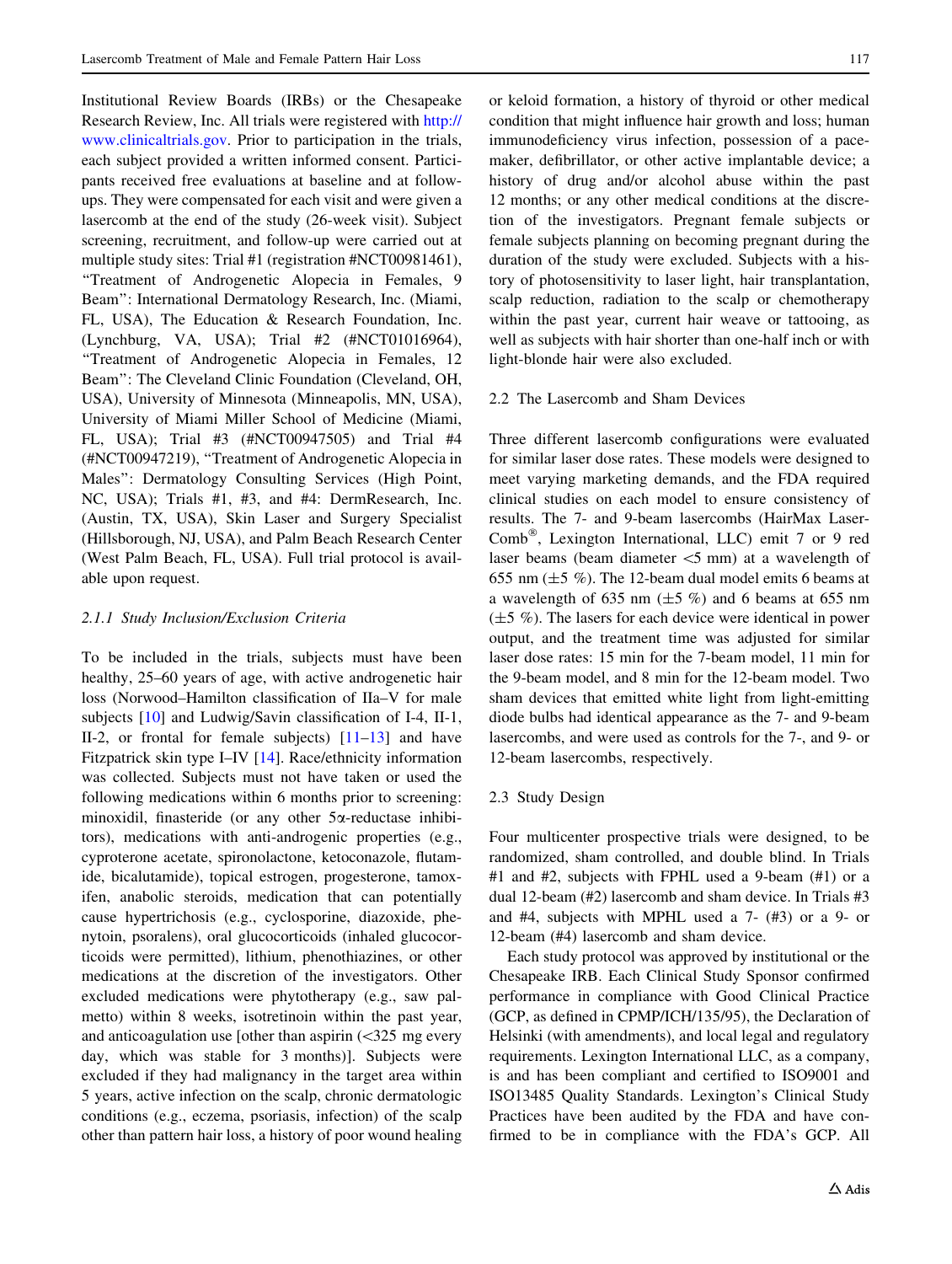studies were managed and audited by Palm Beach CRO (Clinical Research Organization) and validated to be in compliance with the approved protocol.

For subjects who met the inclusion and exclusion criteria, at the baseline visit, a ''target site'' in the affected scalp area was chosen using a 25 mm  $\times$  25 mm plastic template, and hair within this target site (25mm  $\times$  25mm) was clipped. The target site was then marked with a semipermanent tattoo using a professional tattooing machine (K.P. Permanent Make-Up, Inc., Pomona, CA, USA), and photographed.

Each subject was then provided with either a lasercomb or a sham device. Randomization was generated by Eugene R. Heyman ([http://www.erhstats.com\)](http://www.erhstats.com) using the SAS PROC RAND method. For the 9- and 12-beam trial in male subjects (#4), randomization was generated 1:1:1 with a block size of 3. For all other trials, randomization was 2:1 with a block size of 3. The lasercomb and sham devices, along with instructions, were provided to the site investigators in sealed, sequentially numbered opaque packets in a blinded manner, and were dispensed sequentially. Both the site investigators and the subjects remained blinded to the type of device they dispensed/received throughout the study.

The subjects were instructed to apply the device three times per week, with the beam on, to their entire scalp; the duration of treatment specific for each device and their respective sham control was included in the sealed packet (15 min for the 7-beam model, 11 min for the 9-beam model, and 8 min for the 12-beam model). Each subject was required to keep a diary of usage, which was reviewed by the site investigator at the time of office visits. The study duration was 26 weeks, with clinical monitoring visits at 8, 16, and 26 weeks. Dermatology scalp assessment, safety assessment, global and macro digital imaging after hair clipping, and computer-aided hair counts of the target sites were performed by blinded investigators at weeks 16 and 26, and compared with baseline.

## 2.3.1 Efficacy Evaluation

Change of terminal hair density (hair count/cm<sup>2</sup>) at 26 weeks from baseline was used as the endpoint to evaluate the efficacy of lasercomb treatment in male and female subjects with pattern hair loss. The Canfield Epilume System was used for digital imaging of the target sites at baseline and at weeks 16 and 26. All macro photographs, with a 10-mm scale bar divided in 0.1-mm increments, were labeled only by subject number and uploaded to an online database. An independent evaluator not connected to the clinical trials analyzed the uploaded images and performed computer-assisted hair counts,

using the TrichoScience software (Tricholog, Moscow, Russia). The evaluator was a hair transplant surgeon with 20 years of experience in evaluation of hair counts, and was blinded to which trial arm the subject belonged, as well as which images were from baseline and which were from follow-up. Subjects also filled out questionnaires for self-assessment of overall improvement of hair loss condition and thickness and fullness of hair at the 16- and 26-week visits.

# 2.4 Statistical Analysis

Based on previous testing data on lasercomb use, change in terminal hair count from baseline to study endpoint was found to be a mean increase of just under 30 hairs/ $\text{cm}^2$  with a standard deviation of 18.6 hairs/ $\text{cm}^2$ . For the sample size calculation, the assumed standard deviation was 20 hairs/  $cm<sup>2</sup>$  and the treatment difference was assumed to be 17 hairs/cm<sup>2</sup>. Each trial had a planned enrollment of 60 subjects in a 2:1 allocation of lasercomb:sham device to achieve at least 80 % power while allowing a 10 % dropout rate. In Trials #1–3, subjects were randomized to a 2:1 allocation of the lasercomb:sham device. In Trial #4, subjects were randomized in a 1:1:1 allocation of the 9-beam:12-beam:sham device. For subject enrollment, continuous variables (e.g., age) were analyzed with a oneway analysis of variance and categorical variables with the Fisher's exact test.

The primary efficacy endpoint was the change in terminal hair density within the target area at 26 weeks from baseline, assessed in all subjects with baseline and at least one post-randomization efficacy evaluation. The lasercomb-treated group was compared with the sham device group using least squares mean with two-sided at a 5 % level of significance. The primary analysis of efficacy was an analysis of co-variance, which modeled terminal hair density as a function of treatment group, study center, age (as a continuous variable), and Fitzpatrick skin type (as a categorical variable). The secondary efficacy endpoint was the categorical change in terminal hair density from baseline, analyzed using the Cochran–Mantel–Haenszel row mean score test with integer scores stratified by study site. Cochran's Q test was performed to analyze the homogeneity of results across genders, all trials, and all lasercomb models. Subject self-assessment was also evaluated using the Cochran–Mantel–Haenszel row mean score test with integer scores stratified by site. The DerSimonian–Laird approach was used to perform the meta-analysis homogeneity assessment. All statistical analyses were contracted to Stat-Tech Services, LLC (Chapel Hill, NC, USA). For evaluation of safety, adverse events were summarized and each event was evaluated for frequency.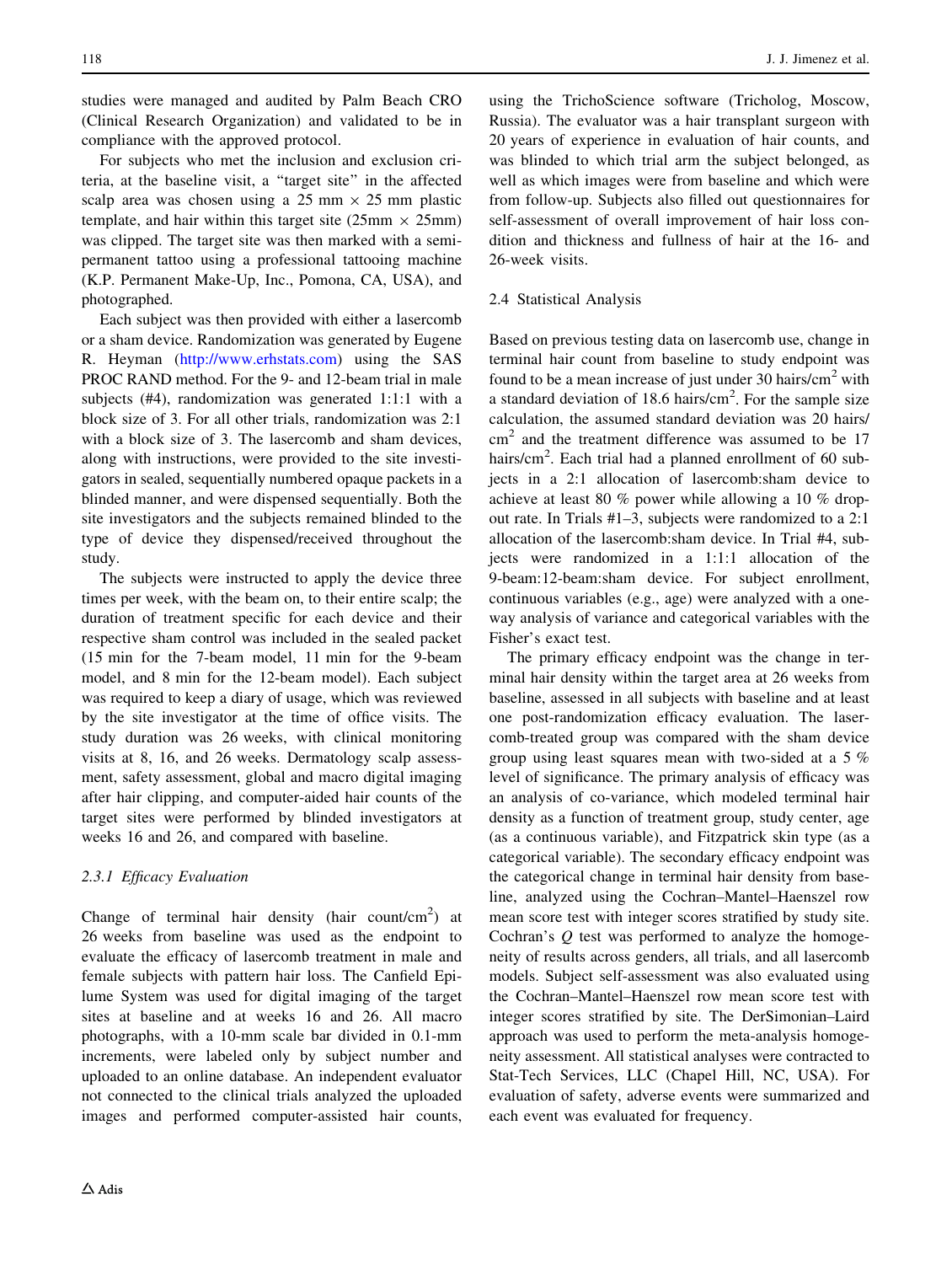#### 3 Results

### 3.1 Study Population

A total of 188 female and 146 male subjects were screened, and 141 female and 128 male subjects were randomized to receive the lasercomb or sham device. Of these subjects, 19 female and 25 male subjects were lost to follow-up, leaving 122 female and 103 male subjects completing at least one follow-up. Sixty-five and 57 subjects (122 total) were included in the efficacy evaluation for Trials #1 and #2 (the female trials evaluating the 9-beam and dual 12-beam lasercomb, respectively) (Fig. 1; Table [1](#page-5-0)), and 38 and 65 subjects (103 total) were included in the efficacy evaluation for Trials #3 and #4 (the male trials evaluating the 7- and the 9- or 12-beam lasercomb, respectively) (Fig. 1; Table [2](#page-6-0)). There were no statistically significant differences in demographic characteristics or hair loss features between the lasercomb and sham group in any of the four trials at baseline (Tables [1](#page-5-0) and [2\)](#page-6-0). The age of the subjects was 25–61 years, and 94.7 % were Caucasian. The last follow-up was conducted after 26 weeks of treatment, an accepted standard for clinical trials on hair growth.

#### 3.2 Analysis of Efficacy

The trials were designed to be randomized and double blind. Data from different study sites were pooled for statistical analysis. All the randomized subjects who had a baseline and at least one post-randomization evaluation were included in the efficacy analysis (Fig. 1). To account for dropouts thereafter, all data are presented in last observation carried forward for the analysis of covariance for Trials #1 and #4.

## 3.2.1 Primary Efficacy Analysis

In Trial #1, a significant difference in terminal hair density change from baseline was observed between the 9-beam lasercomb- and sham-treated female subjects at 26 weeks  $(p < 0.0001)$  (Fig. [2a](#page-7-0)). The lasercomb-treated subjects showed a much higher increase in terminal hair density compared with sham-treated subjects, with a mean of 20.2  $(\pm 11.2 \text{ standard deviation [SD])}$  versus 2.8  $(\pm 16.5 \text{ SD})$  per  $\text{cm}^2$  $\text{cm}^2$  (Fig. 2a). Similar improvement in terminal hair density was observed with the 12-beam lasercomb treatment in Trial #2 (Fig. [2b](#page-7-0)). The lasercomb-treated female subjects



Fig. 1 Profile of the four randomized, sham-controlled trials of lasercomb treatment of male and female pattern hair loss. Dates of recruitments are indicated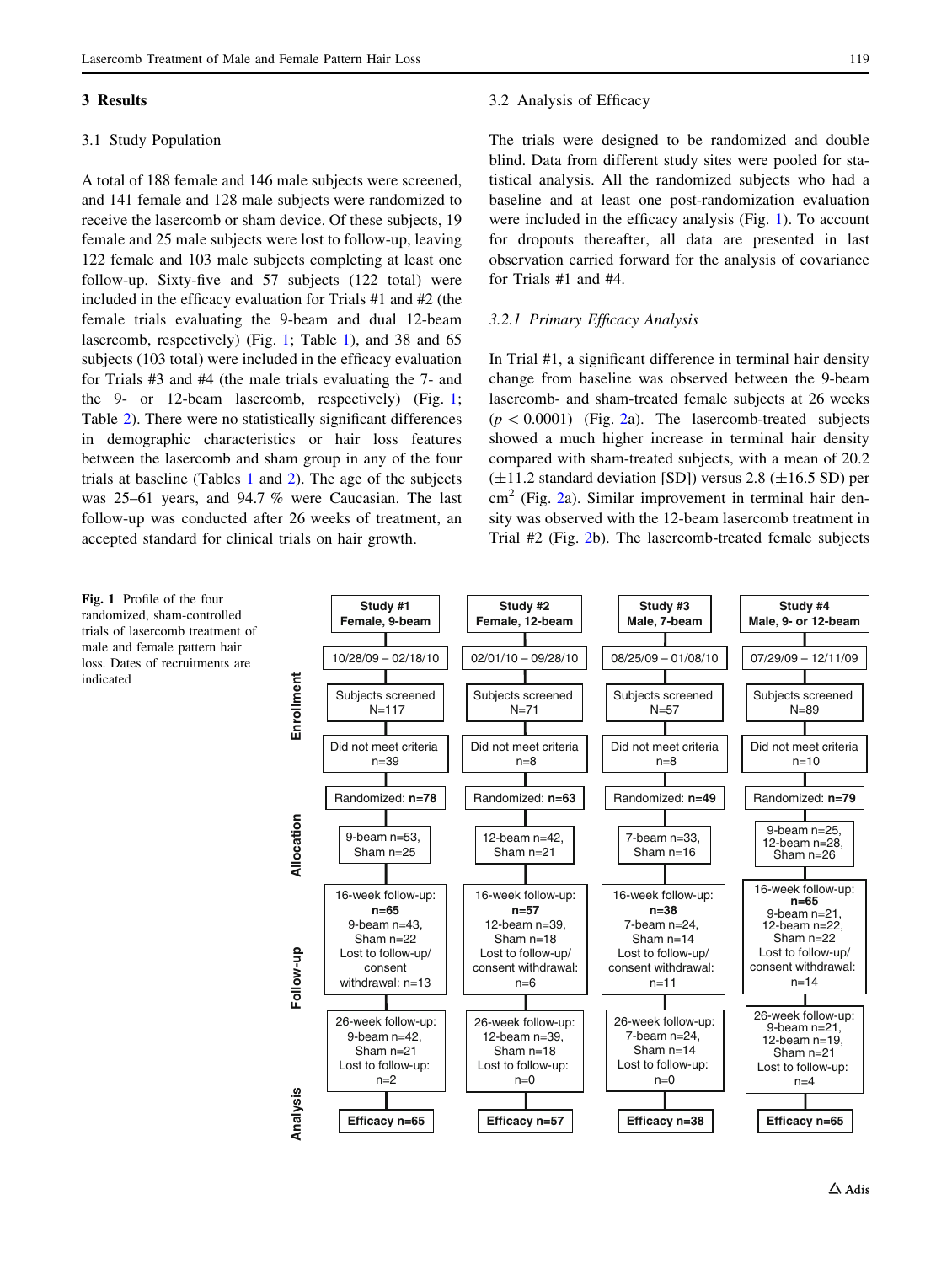<span id="page-5-0"></span>Table 1 Demographic characteristics of female subjects at baseline for the 9- and 12-beam lasercomb trials

|                                            | Trial #1 $(n = 65)$ |                | Trial #2 ( $n = 57$ ) |                   |                 |           |
|--------------------------------------------|---------------------|----------------|-----------------------|-------------------|-----------------|-----------|
|                                            | 9-beam lasercomb    | Sham           | $p$ value             | 12-beam lasercomb | Sham            | $p$ value |
| Number of subjects                         | 43                  | 22             |                       | 39                | 18              |           |
| Age (years)                                |                     |                | 0.8261                |                   |                 | 0.9102    |
| Mean age (SD)                              | 49.3 $(9.1)$        | 49.8 (7.3)     |                       | 48.7 (10.2)       | 49.1 (8.3)      |           |
| Median age                                 | 52                  | 49             |                       | 50                | 49              |           |
| Range                                      | $29 - 60$           | $37 - 60$      |                       | $26 - 61$         | $33 - 60$       |           |
| Race, $n$ (%)                              |                     |                | 1.0000                |                   |                 | 1.0000    |
| Caucasian                                  | 39 (90.7 %)         | 20 (90.9 $%$ ) |                       | 37 (94.9 %)       | 18 (100.0 $%$ ) |           |
| African American                           | 1 $(2.3\%)$         | $0(0\%)$       |                       | 1 $(2.6\%)$       | $0(0\%)$        |           |
| Native American                            | $0(0\%)$            | $0(0\%)$       |                       | $0(0\%)$          | $0(0\%)$        |           |
| Alaska Native                              | $0(0\%)$            | $0(0\%)$       |                       | $0(0\%)$          | $0(0\%)$        |           |
| Asia/Pacific Islander                      | 2 $(4.7\%)$         | 1 $(4.5\%)$    |                       | 1 $(2.6\%)$       | $0(0\%)$        |           |
| Other                                      | 1 $(2.3\%)$         | 1 $(4.5\%)$    |                       | $0(0\%)$          | $0(0\%)$        |           |
| Ethnicity, $n$ (%)                         |                     |                | 0.2773                |                   |                 | 1.0000    |
| Hispanic or Latino                         | 13 $(30.2\%)$       | 10 $(45.5\%)$  |                       | 10 $(25.6\%)$     | 4 $(22.2\%$     |           |
| Not Hispanic or Latino                     | 30 (69.8 $%$ )      | 12 $(54.5\%)$  |                       | 29 (74.4 %)       | 14 (77.8 $%$ )  |           |
| Ludwig/Savin classification, $n$ (%)       |                     |                | 0.6513                |                   |                 | 0.2926    |
| $I-4$                                      | 12 $(27.9\%)$       | 3 (13.6 $%$ )  |                       | 21 $(53.8\%)$     | 6 $(33.3\%)$    |           |
| $II-1$                                     | 11 $(25.6\%)$       | $7(31.8\%)$    |                       | 11 $(28.2\%$      | 6 $(33.3\%)$    |           |
| $II-2$                                     | 15 $(34.9%$         | 9 (40.9 %)     |                       | 6 $(15.4\%)$      | 4 $(22.2\%$     |           |
| Frontal                                    | 5 (11.6 $%$ )       | 3 $(13.6\%)$   |                       | 1 $(2.6\%)$       | 2 $(11.1\%)$    |           |
| Fitzpatrick skin type, $n$ (%)             |                     |                | 1.0000                |                   |                 | 0.7606    |
| Ι.                                         | $0(0\%)$            | $0(0\%)$       |                       | $2(5.1\%)$        | $0(0\%)$        |           |
| $\mathbf{I}$                               | 15 $(34.9%$         | $7(31.8\%)$    |                       | 11 $(28.2 \%)$    | 4 $(22.2\%)$    |           |
| Ш                                          | 20 $(46.5\%)$       | 11 $(50.0 %)$  |                       | 14 (35.9 $%$ )    | 9 (50.0 %)      |           |
| IV                                         | 8 (18.6 %)          | 4 (18.2 %)     |                       | 12 $(30.8\%)$     | $5(27.8\%)$     |           |
| Mean baseline hair count <sup>a</sup> (SD) | 162.6(46.2)         | 155.7(43.5)    |                       | 142.2 (40.5)      | 168.4(41.1)     |           |

 $a$  Number of terminal hairs per cm<sup>2</sup> in the target area

SD standard deviation

had a mean increase in terminal hair density of  $20.6$  ( $\pm 11.6$ ) SD) compared with 3.0  $(\pm 9.3 \text{ SD})$  for the sham group (Fig. [2](#page-7-0)b). Overall, primary efficacy analysis showed the difference in terminal hair density change at 26 weeks from baseline between lasercomb and sham treatment was highly significant  $(p < 0.0001)$  in both female trials (Fig. [2](#page-7-0)a, b). Similarly, statistically significant improvement was observed with lasercomb treatment compared with sham treatment in both male trials (Trial #3, 7-beam lasercomb vs. sham,  $p = 0.0017$ , Fig. [2c](#page-7-0); Trial #4, 9- and 12-beam lasercombs vs. sham,  $p = 0.0249$  and  $p = 0.0028$ , for the 9- and 12-beam lasercombs, respectively, Fig. [2d](#page-7-0)).

# 3.2.2 Secondary Efficacy Analyses

Secondary efficacy analyses included categorical summaries and covariate analyses of changes in terminal hair density from baseline. In Trial #1, 41 of 43 (95 %) of the 9-beam lasercomb-treated female subjects had hair density improvement of  $>5$  hairs/cm<sup>2</sup> at 26 weeks while only 7 of 22 (32 %) sham-treated female subjects did ( $p < 0.0001$ ) (Fig. [2e](#page-7-0)). Additionally, none of the 43 lasercomb-treated subjects showed decreased hair density as opposed to 11 of 22 (50 %) sham-treated subjects (Fig. [2](#page-7-0)e). Analysis of data collected at 16 weeks revealed similar results (data not shown). In Trial #2, 37 of 39 (95 %) of the 12-beam lasercomb-treated female subjects had hair density improvement of  $>5$  hairs/cm<sup>2</sup> while only 6 of 18 (33 %) sham-treated female subjects did  $(p<0.0001)$  (Fig. [2](#page-7-0)f). Although 7 of 18 (39 %) sham-treated subjects showed decreased hair density, only 1 of 39 (3 %) lasercombtreated subjects did (Fig. [2f](#page-7-0)).

In Trial  $#3$ , 20 of 24 (83 %) of the 7-beam lasercombtreated male subjects had hair density improvement of  $>5$ hairs/cm<sup>2</sup>, while only 6 of 14 (43 %) sham-treated male subjects did ( $p = 0.0033$ ) (Fig. [2](#page-7-0)g). Additionally, only 2 of the 24 (8 %) lasercomb-treated male subjects showed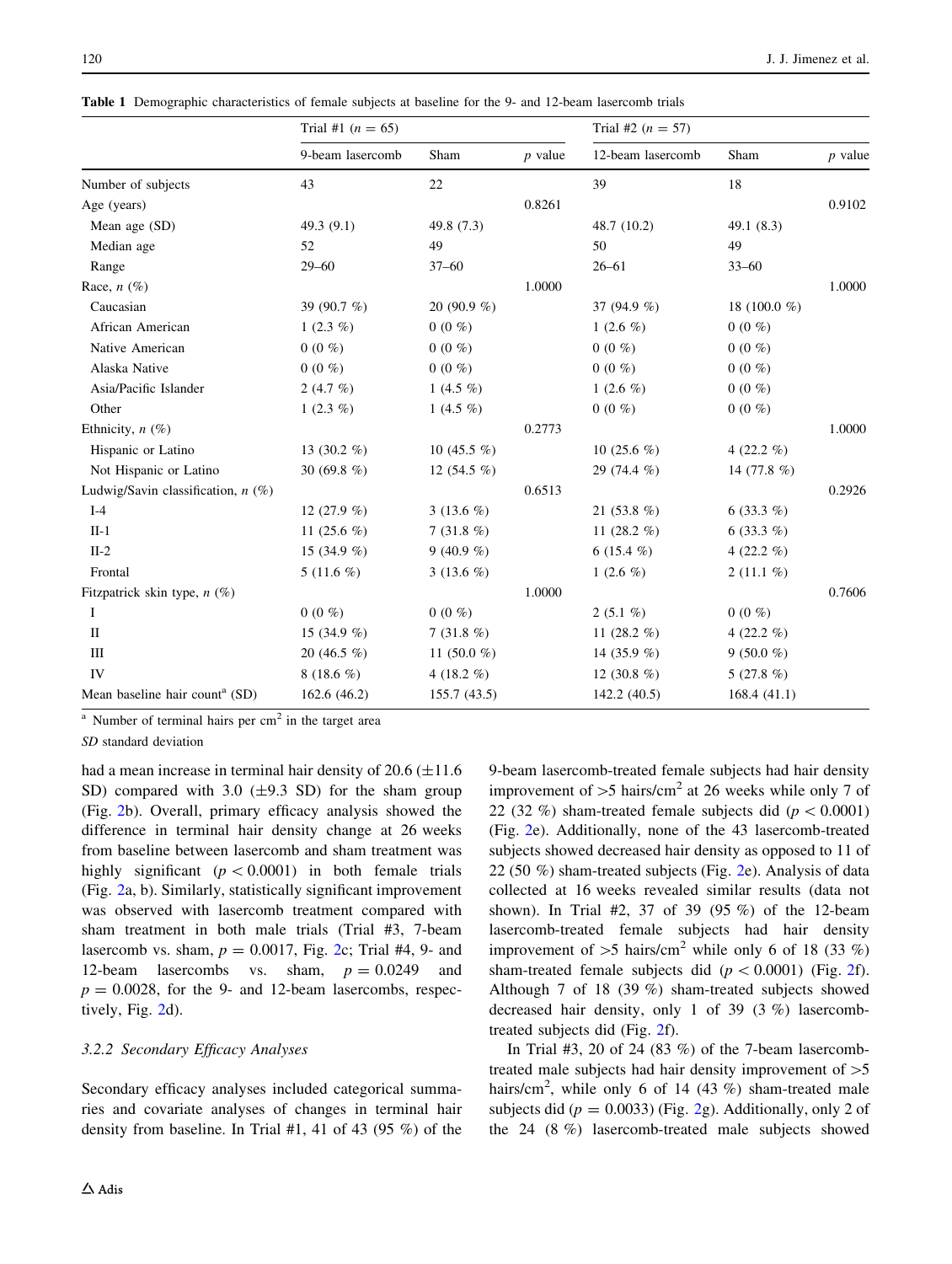<span id="page-6-0"></span>Table 2 Demographic characteristics of male subjects at baseline for the 7-, 9-, or 12-beam lasercomb trials

|                                             | Trial #3 ( $n = 38$ ) |                |           | Trial #4 ( $n = 65$ ) |                      |                 |           |  |  |  |
|---------------------------------------------|-----------------------|----------------|-----------|-----------------------|----------------------|-----------------|-----------|--|--|--|
|                                             | 7-beam<br>lasercomb   | Sham           | $p$ value | 9-beam<br>lasercomb   | 12-beam<br>lasercomb | Sham            | $p$ value |  |  |  |
| Number of subjects                          | 24                    | 14             |           | 21                    | 22                   | 22              |           |  |  |  |
| Age (years)                                 |                       |                | 0.0327    |                       |                      |                 | 0.7100    |  |  |  |
| Mean age (SD)                               | 47.8 (9.0)            | 40.9(9.5)      |           | 45.6(9.3)             | 47.9 (9.6)           | 45.9 (10.4)     |           |  |  |  |
| Median age                                  | 48                    | 41.5           |           | 50                    | 50.5                 | 47              |           |  |  |  |
| Range                                       | $26 - 59$             | $25 - 55$      |           | $26 - 58$             | $26 - 59$            | $30 - 61$       |           |  |  |  |
| Race, $n$ (%)                               |                       |                | 1.0000    |                       |                      |                 | 1.0000    |  |  |  |
| Caucasian                                   | 23 (95.8 $%$ )        | 13 (92.9 $%$ ) |           | 21 (100.0 %)          | 21 $(95.5\%)$        | 21 (95.5 %)     |           |  |  |  |
| African American                            | $0(0\%$               | $0(0\%)$       |           | $0(0\%$               | $0(0\%$              | $0(0\%)$        |           |  |  |  |
| Native American                             | $0(0\%$               | $0(0\%)$       |           | $0(0\%)$              | $0(0\%$              | $0(0\%)$        |           |  |  |  |
| Alaska native                               | $0(0\%)$              | $0(0\%)$       |           | $0(0\%)$              | $0(0\% )$            | $0(0\%)$        |           |  |  |  |
| Asia/Pacific islander                       | $0(0\%)$              | $0(0\%)$       |           | $0(0\%$               | $0(0\%)$             | 1 $(4.5\%)$     |           |  |  |  |
| Other                                       | 1 $(4.2\%)$           | 1 $(7.1\%)$    |           | $0(0\%)$              | 1 $(4.5\%)$          | $0(0\%)$        |           |  |  |  |
| Ethnicity, $n$ (%)                          |                       |                | 0.6497    |                       |                      |                 | 0.041     |  |  |  |
| Hispanic or Latino                          | 3 $(12.5\%)$          | 3 $(21.4\%)$   |           | 4 (19.0 %)            | 1 (4.5 $%$ )         | $0(0\%)$        |           |  |  |  |
| Not Hispanic or Latino                      | 21 (87.5 %)           | 11 $(78.6\%)$  |           | 17 $(81.0\%)$         | 21 $(95.5\%)$        | 22 (100.0 $%$ ) |           |  |  |  |
| Norwood-Hamilton classification,<br>$n(\%)$ |                       |                | 0.9130    |                       |                      |                 | 1.0000    |  |  |  |
| $\mathbf{I}$                                | $0(0\%)$              | $0(0\%)$       |           | $0(0\%)$              | $0(0\%)$             | 1 $(4.5 \%)$    |           |  |  |  |
| Ш                                           | 10 $(41.7 \%)$        | 5 $(35.7\%)$   |           | 10 $(47.6\%)$         | 10 $(45.5\%)$        | 10 (45.5 $%$ )  |           |  |  |  |
| IV                                          | $9(37.5\%)$           | 5 $(35.7\%)$   |           | $8(38.1\%)$           | $9(40.9\%)$          | $7(31.8\%)$     |           |  |  |  |
| V                                           | 5 $(20.8\%)$          | 4 (28.6 $%$ )  |           | 3 $(14.3\%)$          | 3 $(13.6\%)$         | 4 (18.2 $%$ )   |           |  |  |  |
| Fitzpatrick skin type $(\%)$                |                       |                | 0.7904    |                       |                      |                 | 0.998     |  |  |  |
| I                                           | 1 $(4.2\%)$           | $0(0\%)$       |           | 3 $(14.3\%)$          | 2 $(9.1\%)$          | 2 $(9.1\%)$     |           |  |  |  |
| $\mathbf{I}$                                | 3 $(12.5\%)$          | $3(21.4\%)$    |           | 9 (42.9 %)            | 10 $(45.5\%)$        | 9 (40.9 %)      |           |  |  |  |
| III                                         | 12 $(50.0 %)$         | 5 $(35.7\%)$   |           | $7(33.3\%)$           | $8(36.4\%)$          | 9 (40.9 %)      |           |  |  |  |
| IV                                          | 8 $(33.3\%)$          | 6 (42.9 %)     |           | 2 (9.5 $%$ )          | 2 $(9.1\%)$          | 2 $(9.1\%)$     |           |  |  |  |
| Mean baseline hair count <sup>a</sup> (SD)  | 211.5 (54.0)          | 216.6 (34.8)   |           | 163.3 (69.4)          | 151.5 (42.4)         | 171.4 (62.3)    |           |  |  |  |

 $a$  Number of terminal hairs per cm<sup>2</sup> in the target area

SD standard deviation

decreased hair density, while 6 of 14 (43 %) sham-treated subjects did (Fig. [2](#page-7-0)g). In Trial #4, lasercomb-treated male subjects showed a higher percentage for hair density improvement of  $>5$  hairs/cm<sup>2</sup> with either lasercomb model (86 % for the 9-beam model and 82 % for the 12-beam model) than the sham-treated subjects (59 %) (Fig. [2](#page-7-0)h). Whereas 9 of 22 (41 %) sham-treated subjects showed decreased hair density, only 3 of 21 (14 %) 9-beam lasercomb-treated subjects and 4 of 22 (18 %) 12-beam lasercomb-treated subjects did ( $p = 0.0033$ ) (Fig. [2](#page-7-0)h).

Overall, we observed significant categorical improvement in terminal hair density with lasercomb treatment versus control (Fig. [2e](#page-7-0)–h). Taken together, all four trials using three different lasercomb models in both male and female subjects showed improvement in terminal hair density that was highly statistically significant, as well as categorical improvement, with lasercomb treatment compared with sham treatment at 26 weeks.

## 3.2.3 Subject Self-Assessment

A higher percentage of lasercomb-treated subjects reported overall improvement of hair loss condition and thickness and fullness of hair in self-assessment, compared with sham-treated subjects (Table [3](#page-8-0)). In Trial #1, statistical significance was reached for the assessment of both the overall improvement of hair loss condition and thickness and fullness of hair. Results in Trial #2 did not reach statistical significance. In the pooled male subject trials, assessment of the thickness and fullness of hair reached statistical significance, but not the overall improvement of hair loss condition (Table [3\)](#page-8-0).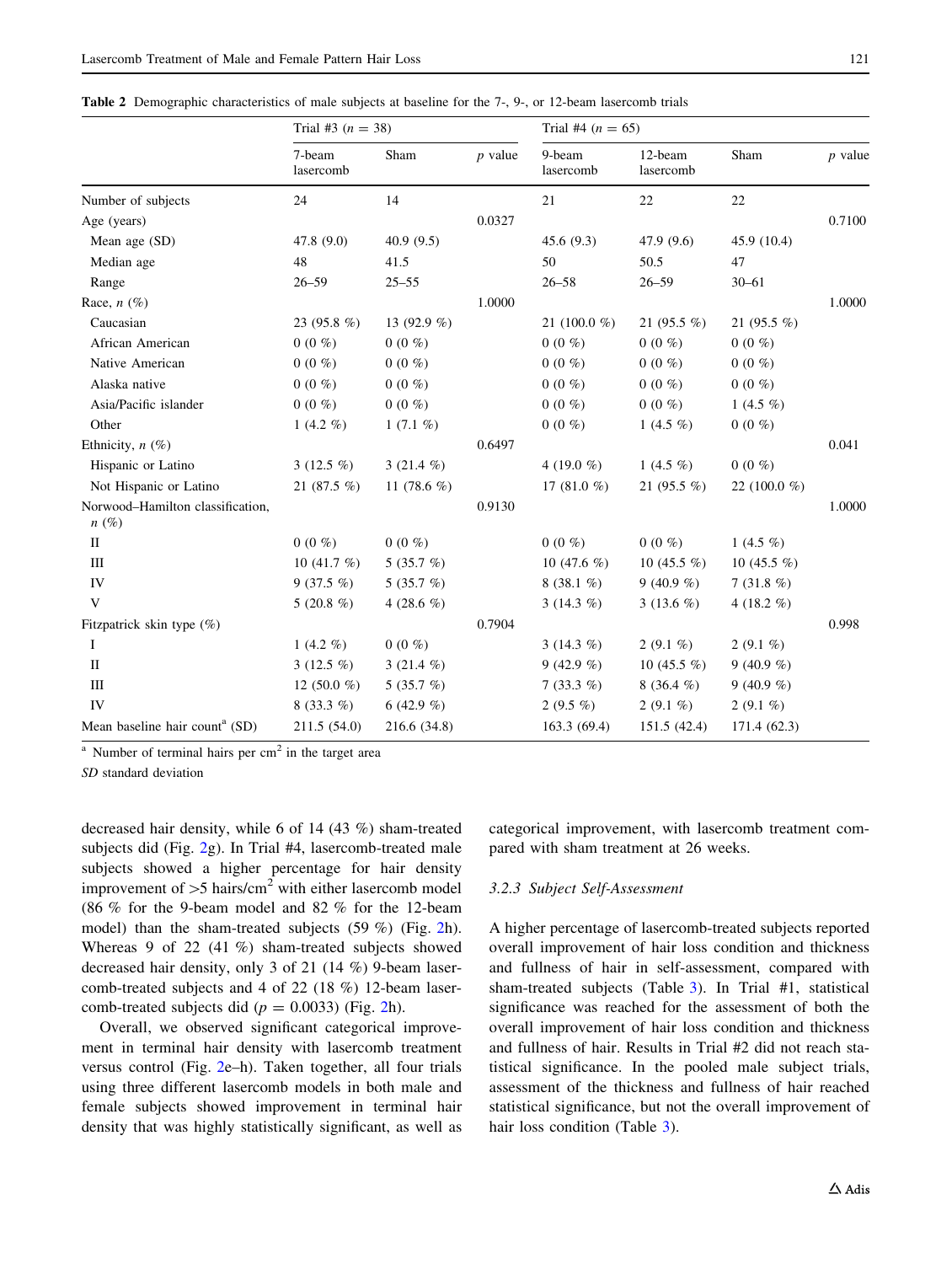<span id="page-7-0"></span>

Fig. 2 a-d Mean changes in terminal hair density (count per  $cm<sup>2</sup>$ ) from baseline in subjects treated with the lasercomb or sham device. Bars indicate standard deviation. e–h Categorical changes in terminal







**Categorical Change in Terminal Hair Density (count/cm2)**





hair density (count per  $cm<sup>2</sup>$ ) from baseline to 26 weeks in subjects treated with the lasercomb or sham device. Shown are  $p$  values at 26 weeks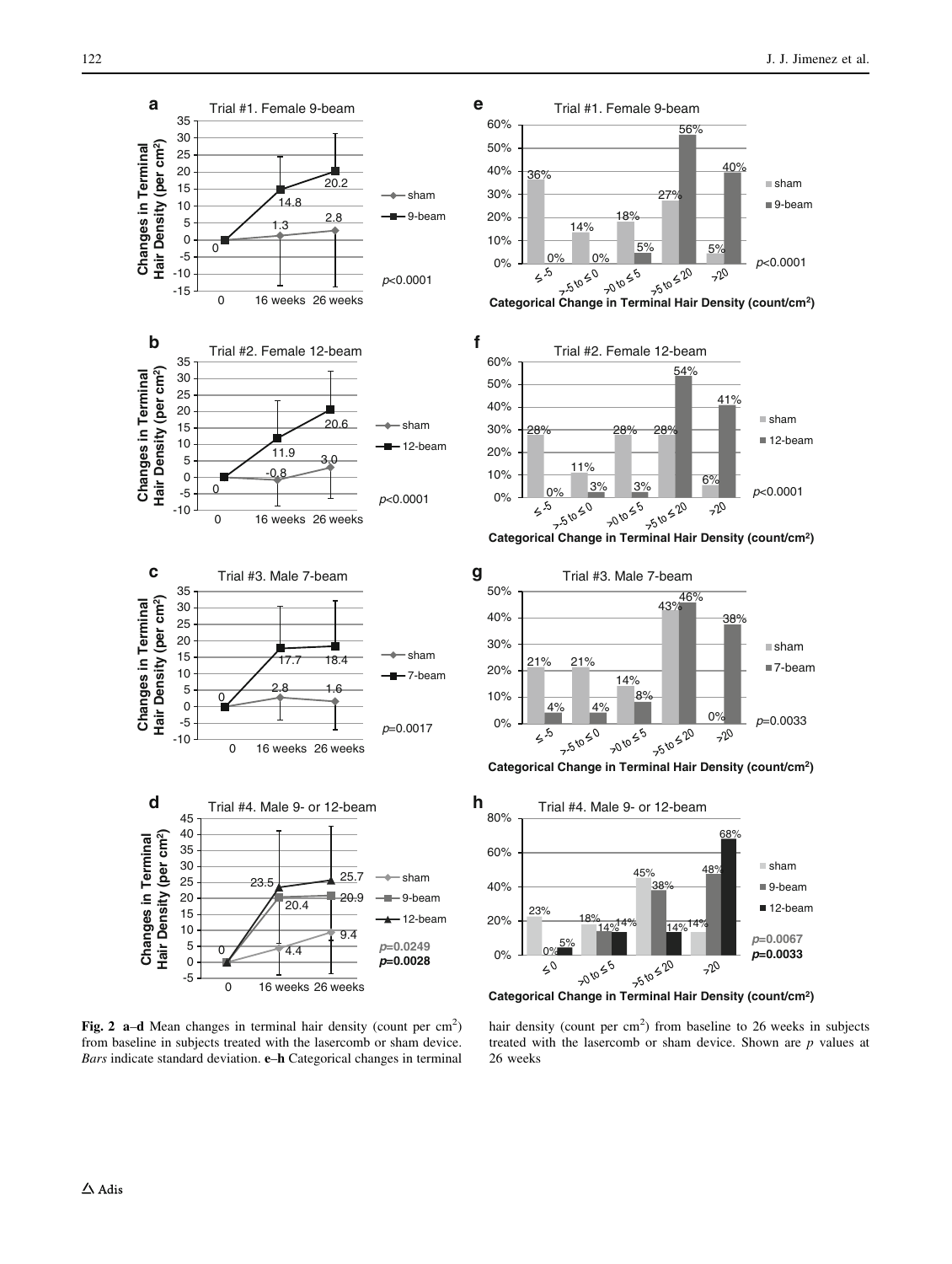<span id="page-8-0"></span>

|                                                  |                                               | Trial #1. Female 9-beam              |                                              |                                      | Trial #2. Female 12-beam                      |            |                                   |                                      |                                               |                    | Trials #3 and #4. Male $7-$ , $9-$ and 12-beam (pooled) |                    |
|--------------------------------------------------|-----------------------------------------------|--------------------------------------|----------------------------------------------|--------------------------------------|-----------------------------------------------|------------|-----------------------------------|--------------------------------------|-----------------------------------------------|--------------------|---------------------------------------------------------|--------------------|
|                                                  | of hair loss condition<br>Overall improvement |                                      | fullness of hair<br>Thickness and            |                                      | of hair loss condition<br>Overall improvement |            | fullness of hair<br>Thickness and |                                      | of hair loss condition<br>Overall improvement |                    | fullness of hair<br>Thickness and                       |                    |
|                                                  | $(n = 43)$ $(n = 22)$<br>Lasercomb Sham       |                                      | Lasercomb<br>$(n = 43)$                      | $(n = 22)$<br>Sham                   | Lasercomb Sham<br>$(n = 39)$                  | $(n = 18)$ | Lasercomb Sham<br>$(n = 39)$      | $(n = 18)$                           | Lasercomb<br>$(n = 67)$                       | $(n = 36)$<br>Sham | Lasercomb<br>$(n = 67)$                                 | $(n = 36)$<br>Sham |
| Week 16 (LOCF), $n$ $(\%)$                       |                                               |                                      |                                              |                                      |                                               |            |                                   |                                      |                                               |                    |                                                         |                    |
| Improved/ minimally improved 36 (83.7) 12 (54.5) |                                               |                                      | 28(65.1)                                     |                                      | 8 (36.4) 25 (64.1)                            |            | $7(38.9)$ 23 (59.0)               |                                      | $8(44.4)$ 39 (58.2)                           | 12(33.3)           | 37 (55.2)                                               | 15(41.7)           |
| No change                                        | 7(16.3)                                       | $(6.04)$ $(6)$                       | 15 (34.9)                                    | 14 (63.6) 11 (28.2)                  |                                               |            | 9(50.0) 15(38.5)                  |                                      | $10(55.6)$ $27(40.3)$                         | 23 (63.9)          | 28(41.8)                                                | 19 (52.8)          |
| Worse/ minimally worse                           | $\begin{matrix} 0 & 0 \\ 0 & 0 \end{matrix}$  | 1(4.5)                               | $\circ$                                      | $\circ$                              | 3(7.7)                                        |            | 2(11.1) 1(2.6)                    | $\begin{matrix} 0 \\ 0 \end{matrix}$ | 1(1.5)                                        | 1(2.8)             | $2\ (3.0)$                                              | 2(5.6)             |
|                                                  | $p = 0.0149*$                                 |                                      | $p = 0.0982$                                 |                                      | $p = 0.0546$                                  |            | $p = 0.2667$                      |                                      | $p = 0.0706$                                  |                    | $p = 0.2484$                                            |                    |
| Week 26 (LOCF), $n$ $(\%)$                       |                                               |                                      |                                              |                                      |                                               |            |                                   |                                      |                                               |                    |                                                         |                    |
| Improved/minimally improved 36 (83.7)            |                                               | 11 (50.0)                            | 31(72.1)                                     |                                      | 10(45.5) 26(66.7)                             | 11 (61.1)  | 24(61.5)                          |                                      | 9(50.0) 40(59.7)                              | 17(47.2)           | 38 (56.7)                                               | 13 (36.1)          |
| No change                                        | 6(14.0)                                       | 11 (50.0)                            | 12(27.9)                                     | $12(54.5)$ 11 $(28.2)$               |                                               |            | $6(33.3)$ 14 (35.9)               |                                      | 7(38.9) 25(37.3)                              | 16(44.4)           | 28(41.8)                                                | 21(58.3)           |
| Worse/ minimally worse                           | 1(2.3)                                        | $\begin{matrix} 0 \\ 0 \end{matrix}$ | $\begin{matrix} 0 & 0 \\ 0 & 0 \end{matrix}$ | $\begin{matrix} 0 \\ 0 \end{matrix}$ | 2(5.1)                                        | 1(5.6)     | 1(2.6)                            | 2(11.1)                              | 2(3.0)                                        | 3(8.3)             | $1(1.5)$                                                | 2(5.6)             |
|                                                  | $p = 0.0321*$                                 |                                      | $p = 0.0345*$                                |                                      | $p = 0.1713$                                  |            | $p = 0.1000$                      |                                      | $p = 0.0717$                                  |                    | $p = 0.0114*$                                           |                    |
| * Statistically significant                      |                                               |                                      |                                              |                                      |                                               |            |                                   |                                      |                                               |                    |                                                         |                    |
| LOCF last observation carried forward            |                                               |                                      |                                              |                                      |                                               |            |                                   |                                      |                                               |                    |                                                         |                    |

| i<br>S   |
|----------|
|          |
|          |
|          |
| i        |
|          |
|          |
| i        |
| į        |
|          |
|          |
|          |
| . attack |
| ֚<br>j   |
|          |
|          |
|          |
|          |
|          |
| l        |
| l        |
|          |
|          |
|          |
|          |
|          |
|          |
|          |
| י<br>    |

 $\Delta$ Adis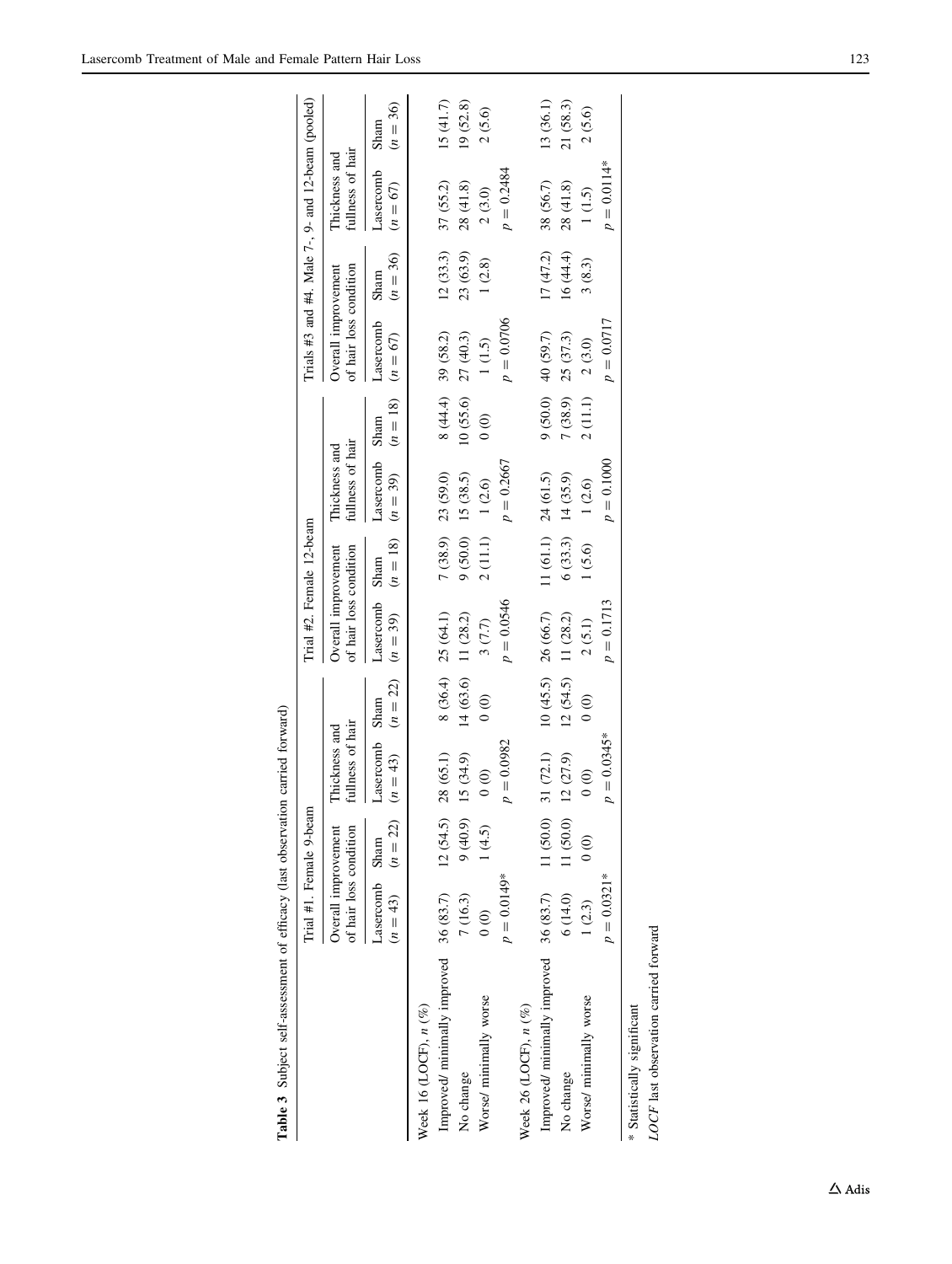<span id="page-9-0"></span>Fig. 3 Male and female pattern hair loss before and after lasercomb treatment. Global photographs of a female subject, at baseline (a) and after 26 weeks (b) of the 12-beam lasercomb treatment. Macrophotographs of a male subject, at baseline (c) and after 26 weeks (d) of the 9-beam lasercomb treatment. Increased hair count through conversion of vellus or intermediate follicles to active follicles producing terminal hair (ovals) or resting telogen to active anagen follicles (rectangles) is highlighted



# 3.2.4 Meta-Analysis of the Effects of Lasercomb Model, Study Duration, and Gender

Meta-analyses were conducted to provide an overall assessment of the individual study results. The overall results showed the least squares mean difference of change in terminal hair density of 15.27 (standard error 1.781) at 26 weeks from baseline between lasercomb- and sham treated subjects, which was highly statistically significant  $(p < 0.0001)$ . The homogeneity assessment results were non-significant ( $p = 0.6188$ ). These results indicated that compared with sham treatment, lasercomb treatment resulted in a statistically significant increase in terminal hair density across the trials, independent of the lasercomb model (7- and 9-beam 655 nm  $\pm$  5 % laser and 12-beam 635 nm and 655 nm  $\pm$  5 % laser) and the sex of the subject.

Before and after global photographs (Fig. 3a, b) and macrophotographs (Fig. 3c, d) demonstrated increases in terminal hair density, most likely through the conversion of vellus or intermediate follicles to terminal follicles or from resting telogen follicles to active anagen follicles.

In summary, efficacy analysis showed a statistically significant increase in terminal hair density after 26 weeks of lasercomb treatment compared with sham treatment. The mean increase in terminal hair density was higher (statistically significant) in lasercomb-treated subjects than in sham-treated subjects. Additionally, a higher percentage of lasercomb-treated subjects showed categorical hair density improvement ( $>$ 5 hairs/cm<sup>2</sup>) at 26 weeks, compared with sham-treated subjects. Such improvement was observed in all four trials, and independent of the sex and age of the subject, and independent of the lasercomb model when similar laser dose rates were delivered. A higher percentage of lasercomb-treated subjects reported overall improvement of hair loss condition and thickness and fullness of hair in self-assessment, though the results did not always reach statistical significance.

# 3.3 Safety and Tolerability

No serious adverse events were reported in any subject receiving the lasercomb in any of the four trials. Reported lasercomb-related adverse events included dry skin  $(5.1 \%)$ , pruritus  $(2.5 \%)$ , scalp tenderness  $(1.3 \%)$ , irritation  $(1.3\%)$ , and a warm sensation at the site  $(1.3\%)$ . No subjects experienced an adverse event that resulted in the discontinuation of the study device, or interruption of the study. No adverse events had an impact on the study device use. There were no significant differences in active device adverse events as recorded by device type.

# 4 Discussion

Pattern hair loss may affect up to 70 % of men and 50 % of women at some point in their lifetime [\[3](#page-11-0), [4\]](#page-11-0). There has been an urgent need to determine whether LLLT home devices, which have been widely promoted for the treatment of MPHL and FPHL despite few randomized, controlled trials, can provide an effective alternative for patients with pattern hair loss, especially female patients. In this study, through four randomized, multicenter, sham device-controlled and double-blind clinical trials, we have shown that 26 weeks of treatment with the FDA-cleared HairMax LaserComb®, compared with sham treatment,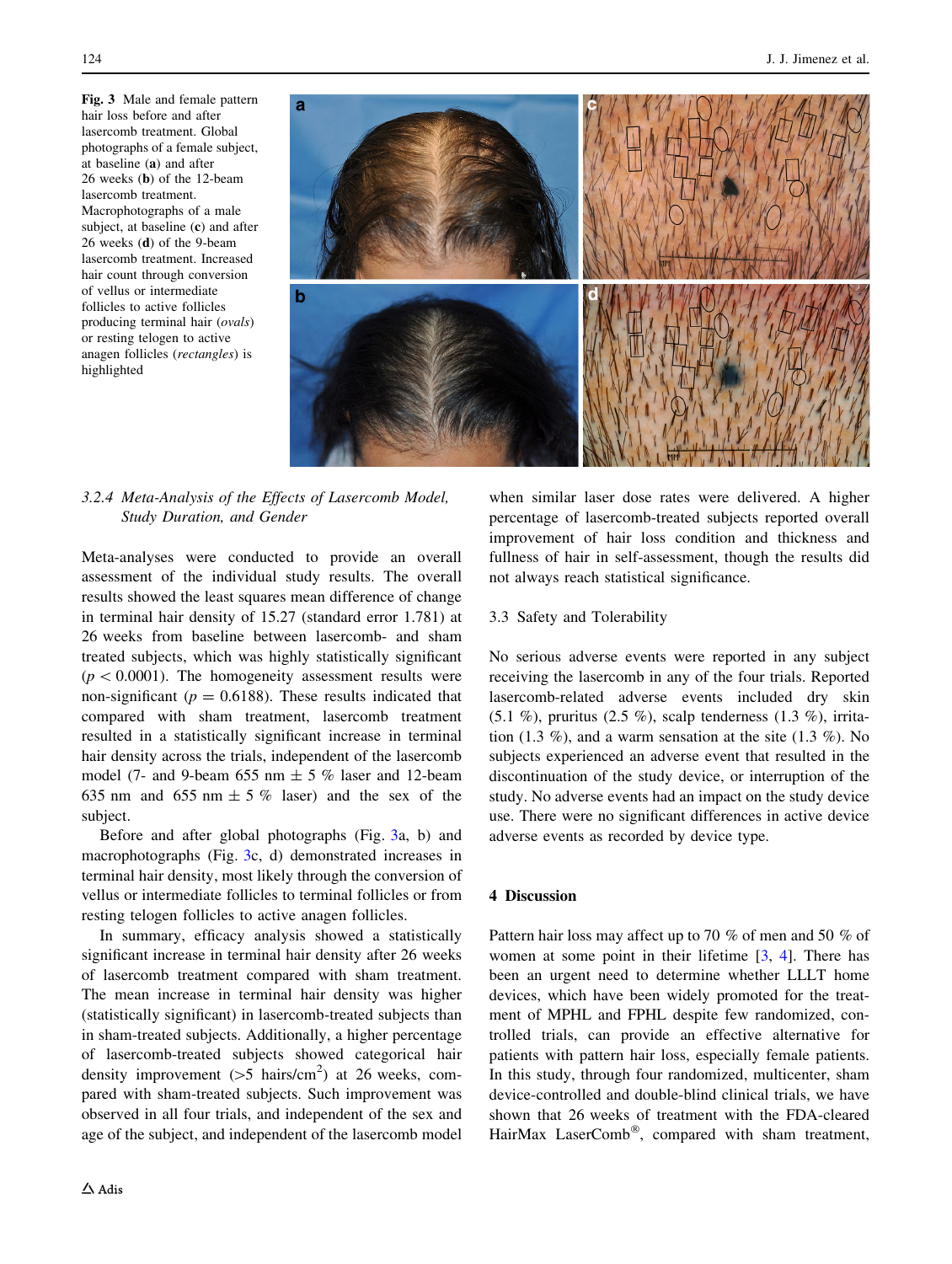resulted in a statistically significant terminal hair density increase. Our results not only verified the effective treatment of MPHL reported previously [[8\]](#page-11-0), but also showed treatment efficacy in female subjects, and demonstrated that the treatment efficacy was independent of the laser configurations tested when similar laser dose rates were delivered. No serious adverse events were reported in any subject receiving lasercomb treatment in any of the four trials.

We have observed increased terminal hair density likely through both conversion of vellus or intermediate follicles to active follicles producing terminal hair and conversion of resting telogen follicles to active anagen follicles (Fig. [3](#page-9-0)c, d). The exact mechanisms of such conversions by LLLT remain unknown. Commonly used LLLT encompasses a wavelength of 500–1,100 nm and delivers fluences of 1–4 J/cm<sup>2</sup> with a power density of 3–90 mW/cm<sup>2</sup>, and has demonstrated beneficial effects in various conditions including wound healing, joint pain relief, mucositis prevention and treatment, and skin conditions [[15–22\]](#page-11-0). Based on anecdotal experience, LLLT of 650–900 nm wavelengths at 5 mW has been suggested to be an effective treatment option for male and female patients with pattern hair loss [\[23](#page-11-0)], though comprehensive studies evaluating laser modality are lacking. Whereas the exact mechanisms of hair growth stimulation by LLLT remain unknown, LLLT has been proposed to accelerate mitosis [[24\]](#page-11-0), and may stimulate HF stem cells or activate follicular keratinocytes. Additionally, laser light may alter cell metabolism through photodissociation of inhibitory nitric oxide from cytochrome c oxidase [[25\]](#page-11-0) (unit IV in the respiratory chain of mitochondria), causing increased ATP production and cellular activity [\[26](#page-11-0)]. Furthermore, resolution of inflammation may be one potential mechanism of hair growth stimulation by LLLT in AGA [\[27](#page-11-0)[–32](#page-12-0)]. In vitro and in vivo trials of LLLT have shown decreased inflammatory prostaglandin E-2  $[32]$  $[32]$  and proinflammatory cytokines  $[30]$  $[30]$ , and in contrast, increased anti-inflammatory cytokines transforming growth factor-beta 1 and interleukin-10 [\[27](#page-11-0), [28\]](#page-12-0).

Results from the present investigation are consistent with the previous study of the 9-beam lasercomb in male AGA subjects by Leavitt et al. [\[8](#page-11-0)]. Both studies demonstrated a higher increase in terminal hair density with lasercomb treatment versus sham treatment, which was statistically significant, with a positive safety profile for the device. However, the current study enrolled both male and female subjects, and tested a range of laser configurations (8 min of treatment for the 12-beam model, 11 min for the 9-beam model, and 15 min for the 7-beam model, so that the three models gave similar laser dose rates per treatment), making it a more comprehensive study. While we found the lasercomb to be also efficacious in increasing terminal hair count in female subjects, we feel we cannot directly compare our results with another lasercomb study of female subjects ( $n = 7$ ) as the baseline hair counts were too different  $(71-307/cm^2$  vs.  $8-32/cm^2$ ) [\[9](#page-11-0)]. A recent study described the high efficacy of treating MPHL using a helmet-like low-level laser device, called  $TOPHAT^{\circledast}$ , in a randomized, double-blind, controlled trial [[7\]](#page-11-0). While the TOPHAT<sup>®</sup> study was for 16 weeks with treatment every other day for a total of 60 treatments versus 78 treatments in total in this lasercomb study, the laser dose rates per treatment in the  $TOPHAT^{\circledR}$  study were much higher (there were 21 5-mW laser units). Future studies are required to optimize laser modality and treatment regimen for hair growth and maintenance.

The increase in terminal hair density per  $cm<sup>2</sup>$  observed in our study is comparable to that observed in a 6-month randomized, investigator-blinded, controlled trial of 5 % minoxidil solution in MPHL [\[33](#page-12-0)], but lower than that observed in 48-week studies of 5 % and 2 % minoxidil topical solution in MPHL [\[34](#page-12-0)] and FPHL [[35\]](#page-12-0). Our results in the increase in terminal hair count are comparable to 1 mg/day finasteride treatment in some MPHL trials [[36,](#page-12-0) [37](#page-12-0)], but less efficacious than longer term trials [\[38](#page-12-0)].

LLLT may provide a promising treatment option for patients who do not respond to either finasteride or minoxidil, and who do not want to undergo hair transplantation. Additionally, while topical minoxidil solution or foam is widely used to treat pattern hair loss and is generally well tolerated [[39\]](#page-12-0), the treatment needs to be applied once or twice daily, and be in contact with the scalp for at least 4 h. Such application can be impractical for many users, leading to noncompliance and reduced efficacy. As an alternative, the lasercomb treatment is safe and easy to apply, with 8–15 min of treatment three times per week, and leaves no residue on the scalp. Such user friendliness of the lasercomb may lead to better patient compliance and improved efficacy. Future studies to modulate laser modality and treatment regimen will help optimize hair growth stimulation and maintenance by lowlevel laser.

# 5 Conclusions

In four randomized, double-blind, sham-controlled trials of MPHL and FPHL, we detected a statistically significant increase in terminal hair density after 26 weeks of lasercomb treatment compared with sham treatment. Such improvement was independent of the sex and age of the subject, and independent of the lasercomb model when similar laser dose rates were delivered. A higher percentage of lasercomb-treated subjects reported overall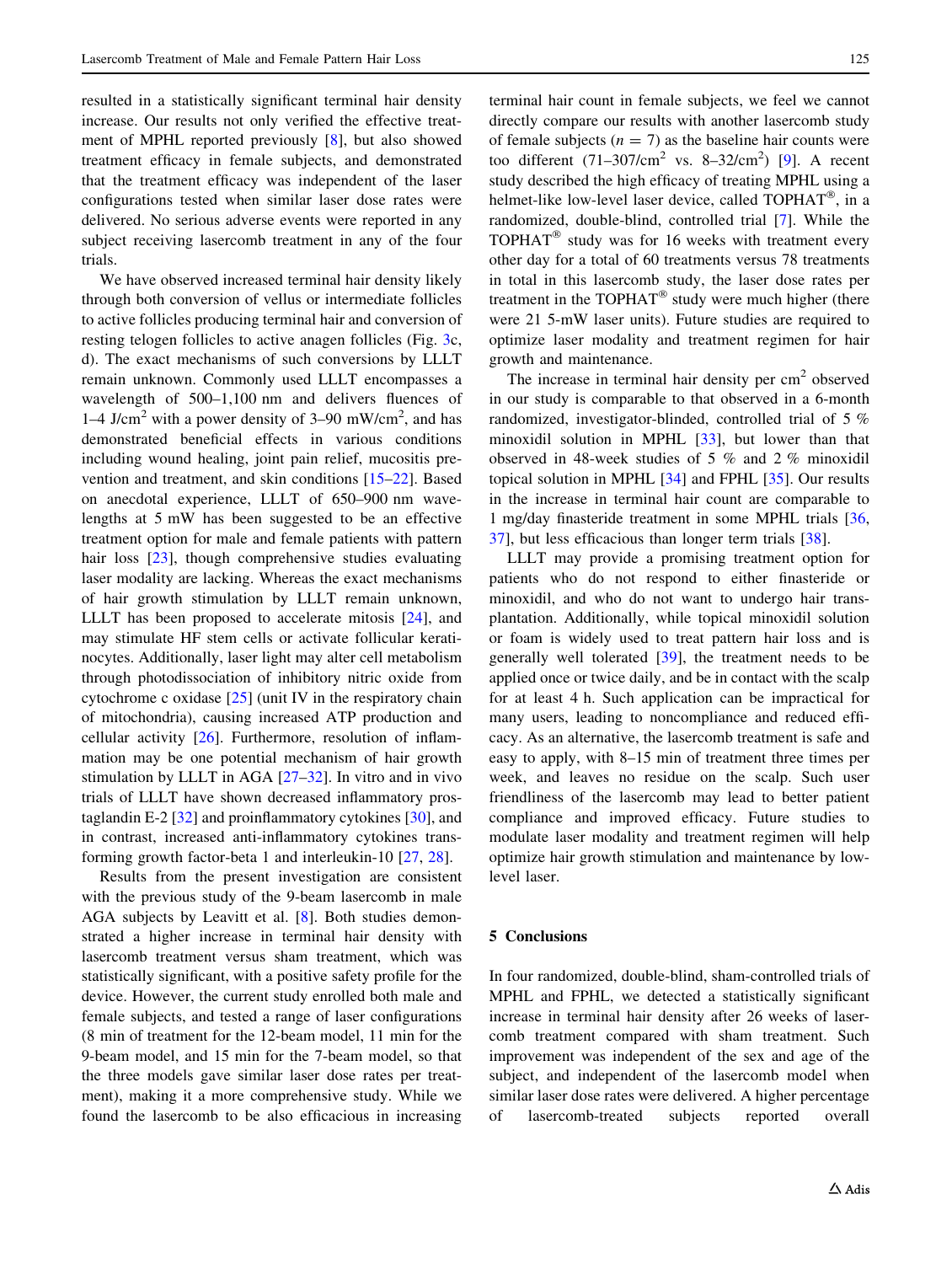<span id="page-11-0"></span>improvement of hair loss condition and thickness and fullness of hair in self-assessment, though the results did not always reach statistical significance. Increase in terminal hair count was comparable to the short-term trials of 5 % minoxidil topical solution and 1 mg/day finasteride, but less efficacious than longer term  $(>1$  year) trials. Further clinical trials are needed to define the optimal duration of treatment, the duration of response, and the use of the lasercomb in other alopecia conditions.

Acknowledgments The authors would like to thank Zoe Draelos, MD (Dermatology Consulting Services, High Point), David Goldberg, MD (Skin Laser and Surgery Specialist, Hillsborough, NJ, USA; Hackensack, NJ, USA), Michael Jarratt, MD (DermaResearch, Inc., Austin, TX, USA), Abe Marcadis, MD (Palm Beach Research Center, West Palm Beach, FL, USA), and Jose Mendez, DO (International Dermatology Research, Inc., Miami, FL, USA) for their participation. Statistical analyses were contracted to Stat-Tech Services, LLC (Chapel Hill, NC, USA). Lexington International, LLC partially funded the study, and provided the treatment and sham devices and equipment (including the digital imaging system). M.R. Hamblin has received honorarium/consulting fees, and L.A. Schachner has received fees for participation from Lexington International, LLC. M. Hordinsky has received, on behalf of the Department of Dermatology at the University of Minnesota, a grant to conduct part of this study. J.J. Jimenez, T.C. Wikramanayake, W.F. Bergfeld, and J.G. Hickman have no conflicts of interest that are directly relevant to this study. M.R. Hamblin was supported by a NIH grant R01AI050875. The authors have full control of all primary data, and agree to allow the journal to review their data if requested.

Open Access This article is distributed under the terms of the Creative Commons Attribution Noncommercial License which permits any noncommercial use, distribution, and reproduction in any medium, provided the original author(s) and the source are credited.

#### References

- 1. Olsen EA, Messenger AG, Shapiro J, Bergfeld WF, Hordinsky MK, Roberts JL, et al. Evaluation and treatment of male and female pattern hair loss. J Am Acad Dermatol. 2005;52(2):301–11.
- 2. Hoffmann R, Happle R. Current understanding of androgenetic alopecia: Part I. Etiopathogenesis. Eur J Dermatol. 2000;10(4): 319–27.
- 3. Gan DC, Sinclair RD. Prevalence of male and female pattern hair loss in Maryborough. J Investig Dermatol Symp Proc. 2005;10(3):184–9.
- 4. McElwee KJ, Shapiro JS. Promising therapies for treating and/or preventing androgenic alopecia. Skin Therapy Lett. 2012;17(6): 1–4.
- 5. Rangwala S, Rashid RM. Alopecia: a review of laser and light therapies. Dermatol Online J. 2012;18(2):3.
- 6. Avram MR, Rogers NE. The use of low-level light for hair growth: part I. J Cosmet Laser Ther. 2009;11(2):110–7.
- 7. Lanzafame RJ, Blanche RR, Bodian AB, Chiacchierini RP, Fernandez-Obregon A, Kazmirek ER. The growth of human scalp hair mediated by visible red light laser and LED sources in males. Lasers Surg Med. 2013;45(8):487–95.
- 8. Leavitt M, Charles G, Heyman E, Michaels D. HairMax Laser-Comb laser phototherapy device in the treatment of male androgenetic alopecia: a randomized, double-blind, sham device-

controlled, multicentre trial. Clin Drug Investig. 2009;29(5): 283–92.

- 9. Satino JL, Markou M. Hair regrowth and increased hair tensile strength using the HairMax LaserComb for low-level laser therapy. Int J Cosmetic Surg Aesthetic Dermatol. 2003;5(2):113–7.
- 10. Norwood OT. Male pattern baldness: classification and incidence. South Med J. 1975;68(11):1359–65.
- 11. Ludwig E. Classification of the types of androgenetic alopecia (common baldness) occurring in the female sex. Br J Dermatol. 1977;97(3):247–54.
- 12. Price VH, Roberts JL, Hordinsky M, Olsen EA, Savin R, Bergfeld W, et al. Lack of efficacy of finasteride in postmenopausal women with androgenetic alopecia. J Am Acad Dermatol. 2000;43(5 Pt 1):768–76.
- 13. Savin R. Evaluating androgenetic alopecia in male and female patients: an improved visual method of classifying and tracking hair loss using computer-generated male and female pattern and density scales. Kalamazoo: The Upjohn Company; 1994.
- 14. Fitzpatrick TB, Ortonne J-P. Normal skin color and general consideration of pigmentary disorders. In: Freedberg IM, Eisen Z, Wolff K, Austen KF, Goldsmith LA, Katz SI, editors. Fitzpatrick's dermatology in general medicine. New York: McGraw-Hill; 2003. p. 819–26.
- 15. Bjordal JM, Couppe C, Chow RT, Tuner J, Ljunggren EA. A systematic review of low level laser therapy with location-specific doses for pain from chronic joint disorders. Aust J Physiother. 2003;49(2):107–16.
- 16. Brosseau L, Welch V, Wells G, et al. Low level laser therapy (classes I, II and III) in the treatment of rheumatoid arthritis. Cochrane Database Syst Rev. 2000(2):CD002049.
- 17. Cauwels RG, Martens LC. Low level laser therapy in oral mucositis: a pilot study. Eur Arch Paediatr Dent. 2011;12(2):118–23.
- 18. Christie A, Jamtvedt G, Dahm KT, Moe RH, Haavardsholm EA, Hagen KB. Effectiveness of nonpharmacological and nonsurgical interventions for patients with rheumatoid arthritis: an overview of systematic reviews. Phys Ther. 2007;87(12):1697–715.
- 19. Jamtvedt G, Dahm KT, Holm I, Flottorp S. Measuring physiotherapy performance in patients with osteoarthritis of the knee: a prospective study. BMC Health Serv Res. 2008;8:145.
- 20. Metelitsa AI, Green JB. Home-use laser and light devices for the skin: an update. Semin Cutan Med Surg. 2011;30(3):144–7.
- 21. Schubert MM, Eduardo FP, Guthrie KA, Franquin JC, Bensadoun RJ, Migliorati CA, et al. A phase III randomized double-blind placebo-controlled clinical trial to determine the efficacy of low level laser therapy for the prevention of oral mucositis in patients undergoing hematopoietic cell transplantation. Support Care Cancer. 2007;15(10):1145–54.
- 22. Silva GB, Mendonca EF, Bariani C, Antunes HS, Silva MA. The prevention of induced oral mucositis with low-level laser therapy in bone marrow transplantation patients: a randomized clinical trial. Photomed Laser Surg. 2011;29(1):27–31.
- 23. Avram MR, Leonard RT Jr, Epstein ES, Williams JL, Bauman AJ. The current role of laser/light sources in the treatment of male and female pattern hair loss. J Cosmet Laser Ther. 2007;9(1):27–8.
- 24. Lubart R, Eichler M, Lavi R, Friedman H, Shainberg A. Lowenergy laser irradiation promotes cellular redox activity. Photomed Laser Surg. 2005;23(1):3–9.
- 25. Eells JT, Wong-Riley MT, VerHoeve J, Henry M, Buchman EV, Kane MP, et al. Mitochondrial signal transduction in accelerated wound and retinal healing by near-infrared light therapy. Mitochondrion. 2004;4(5–6):559–67.
- 26. Pastore D, Greco M, Passarella S. Specific helium-neon laser sensitivity of the purified cytochrome c oxidase. Int J Radiat Biol. 2000;76(6):863–70.
- 27. Arany PR, Nayak RS, Hallikerimath S, Limaye AM, Kale AD, Kondaiah P. Activation of latent TGF-beta1 by low-power laser